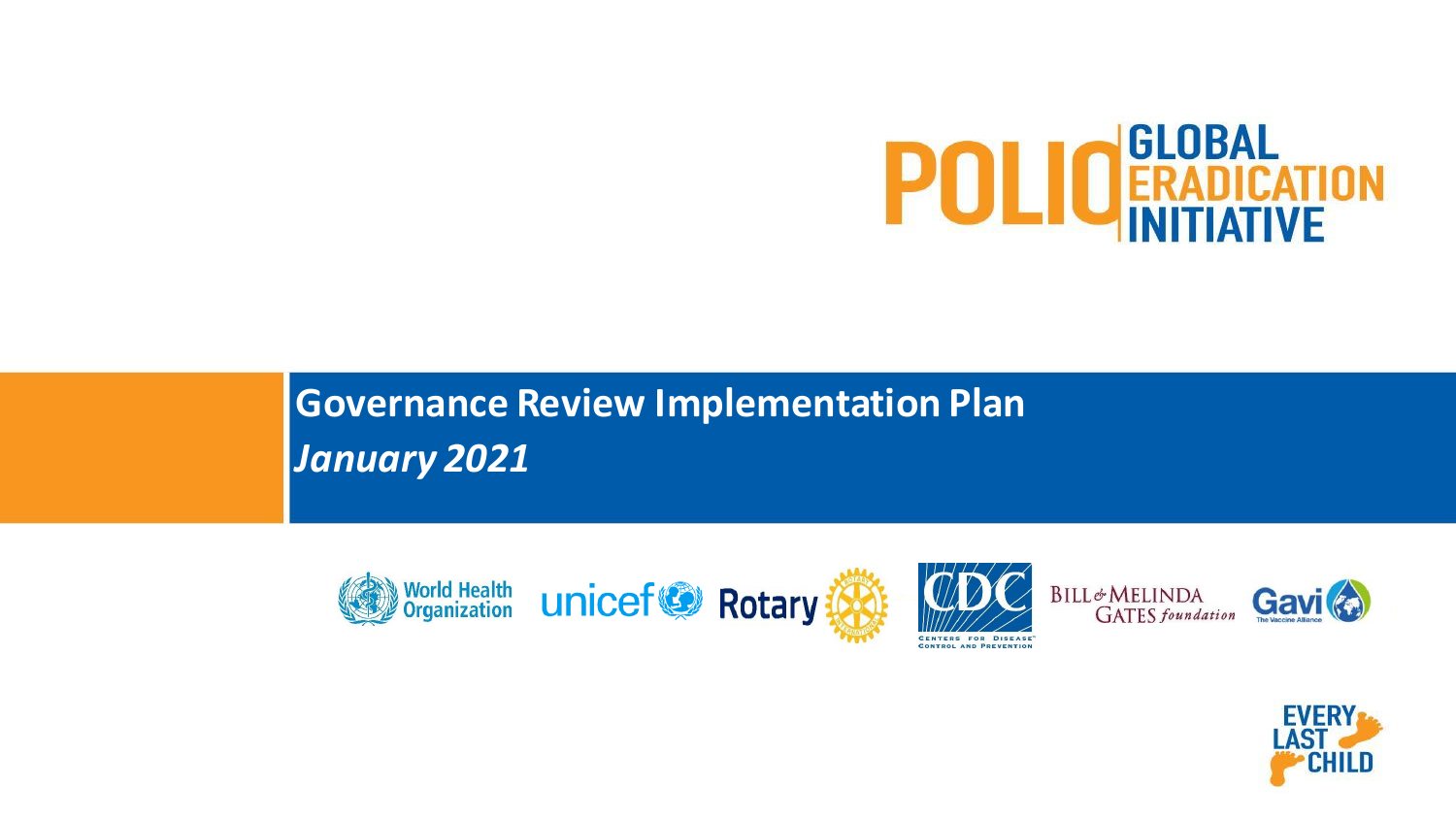

# **Governance Review Implementation - Overview**

**Background:** In response to donor and stakeholder feedback as well as the program's evolving needs and challenges, the GPEI undertook a governance review. It reflects GPEI's commitment to a culture of change aimed at improving the programme's accountability, transparency, country engagement and ownership.

**Scope:** Undertake a GPEI management review, implement specific actions to improve information management and communication, and achieve a revised governance model.

#### **Progress:**

- **Since April 2020 (ongoing):** Initial implementation of short-term actions identified in March
- **July 2020:** Finalization of the governance review
- **EXT** August 2020: Formal GPEI commitment to engage in a course of action aiming at an improved governance model. The POB requested the SC to develop a workplan outlining next steps
- **EXP** September 2020: Engagement of external expertise to conduct the management review
- **October 2020:** Allocation of dedicated capacity to support planning, implementation and monitoring, directly reporting to the SC
- **October SC Retreat:** SC endorsed the Governance Review Workplan and Timeline. In line with donors' feedback, proposed SC and POB decision timelines have been moved up by one month
- November 2020: SC update to donors on the governance review implementation
- **December 2020:** SC agreed on the implementation of additional short term actions

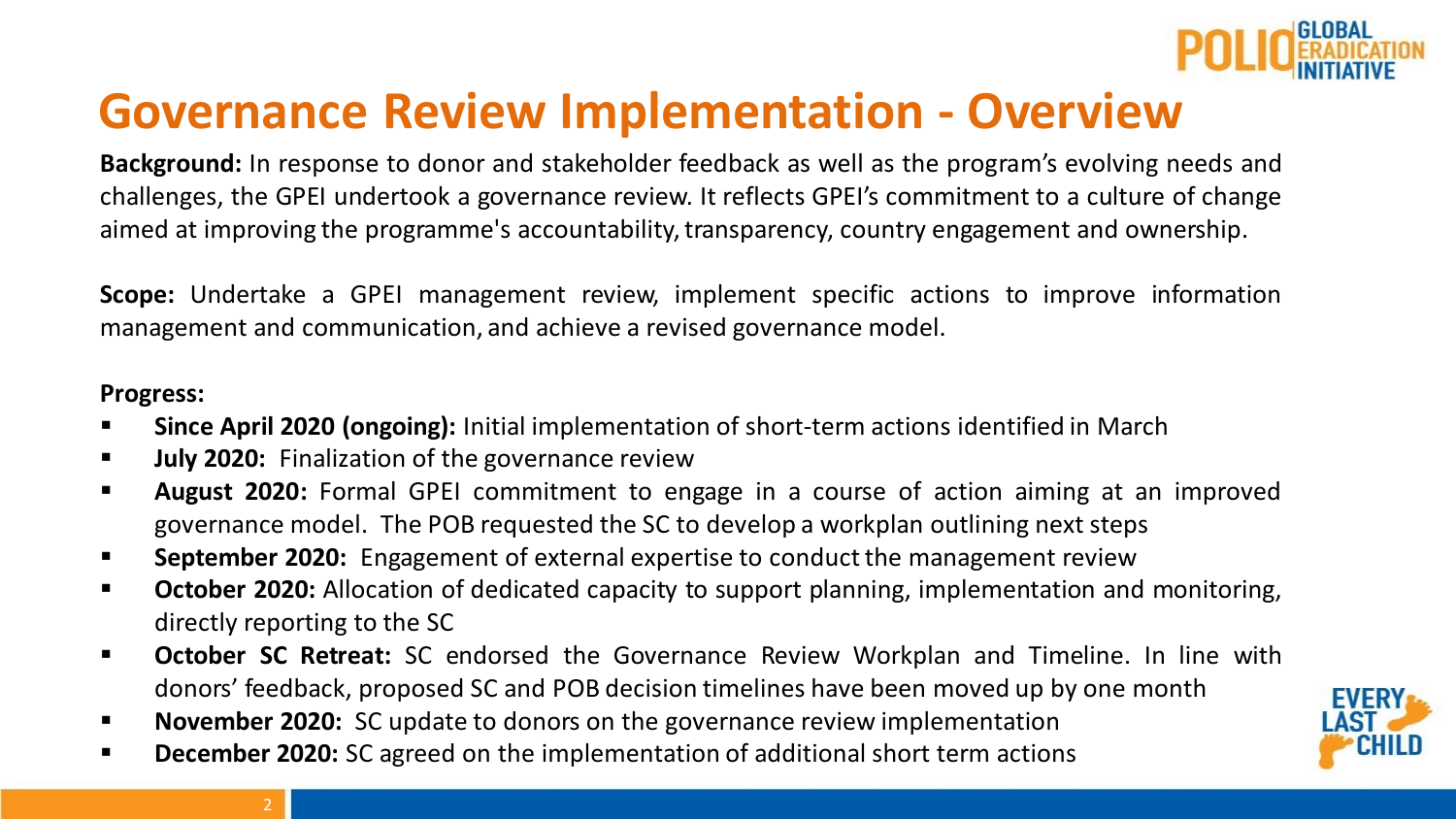### **Integrated GPEI Processes: Anticipated Timeline through May 2021**



|                                                               | 2020       |     |                | 2021       |           |     |            |     |            |
|---------------------------------------------------------------|------------|-----|----------------|------------|-----------|-----|------------|-----|------------|
|                                                               | <b>Sep</b> | Oct | <b>Nov</b>     | <b>Dec</b> | Jan       | Feb | <b>Mar</b> | Apr | <b>May</b> |
| <b>Management Review</b>                                      |            |     |                |            |           |     |            |     |            |
| Discovery Phase                                               |            | X   |                |            |           |     |            |     |            |
| Assessment Phase                                              |            |     | 727            |            |           |     |            |     |            |
| Design & Refinement Phase                                     |            |     | $\overline{3}$ | 747        | 157       |     |            |     |            |
| <b>Strategy Process</b>                                       |            |     |                |            |           |     |            |     |            |
| Stage 1: Problem Statement Finalization & Solution Hypotheses |            |     |                |            |           |     |            |     |            |
| Stage 2: Solution Refinement                                  |            |     |                |            |           |     |            |     |            |
| Stage 3: Cross-Cutting Issues & Implementability              |            |     |                |            |           |     |            |     |            |
| Compilation of Strategy Headlines & Finalization of Strategy  |            |     |                |            |           |     |            |     |            |
| <b>Governance Review Implementation</b>                       |            |     |                |            |           |     |            |     |            |
| Drafting of Governance Review Implementation Workplan         |            |     |                |            |           |     |            |     |            |
| Finalize Implementation Workplan for SC Update to Donors      |            |     | ☆              |            |           |     |            |     |            |
| Completion of Short-Term Actions                              |            |     |                |            |           |     |            |     |            |
| SC and POB decisions on Management Review Recommendations     |            |     |                |            |           |     |            |     |            |
| Phase II Implementation Planning                              |            |     |                |            |           |     |            |     |            |
| Tracking and Monitoring Progress                              |            |     |                | $\bigstar$ | <b>14</b> |     |            |     |            |
| Reporting and Communication                                   |            |     | 5 <sub>5</sub> |            |           | R   |            |     |            |

*MR Deliverables***:** 1 = Project Charter; 2 = Assessment Summary; 3 = Preliminary Design Recommendations; 4 = Final Structure; 5 = Implementation Outline & TORs



Governance Review Implementation Deliverables: 1 = Draft plan presentation at 27 Oct SC Retreat; 2 = SC Update to Donors, Nov; 3 = written update to POB; 4 = SC update; 5 = quarterly updates to GPEI and stakeholders

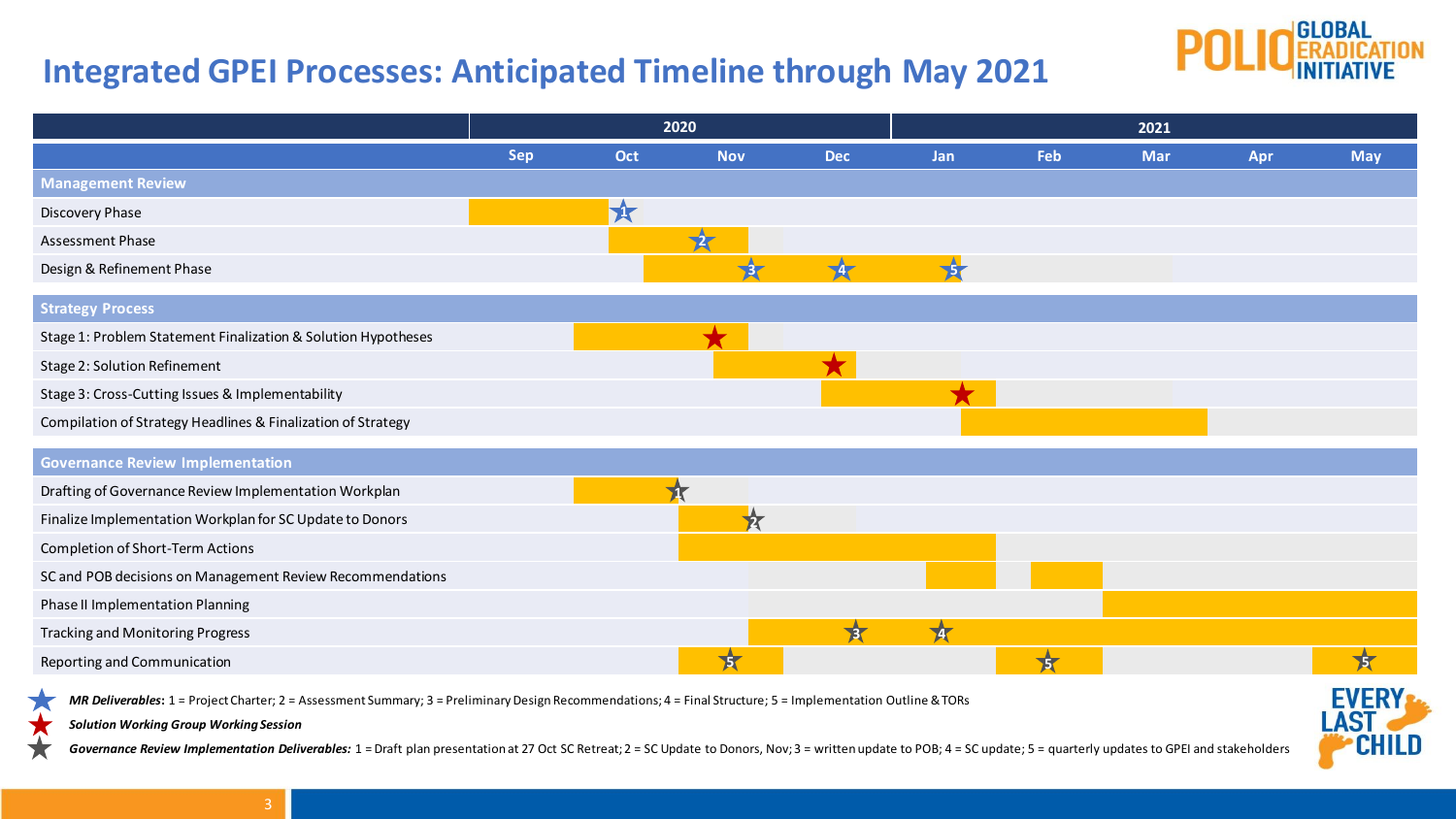

## **Governance Review Implementation – Decision Process**

#### **Management Review Recommendations – For POB decision by February 2021:**

- Revised GPEI structure
- Updated Terms of Reference (POB, FAC, SC)

### **Short Term Actions - For Strategy Committee decision by May 2021:**

- SC has reviewed and endorsed a series of short term actions in December 2020, related to:
	- o Alternating management and strategic SC meetings
	- o Facilitating stakeholders engagement in strategic discussions
- Process is underway for additional actions for SC review by May 2021, including:
	- o GPEI website upgrade
	- o GPEI 101 tutorial publication

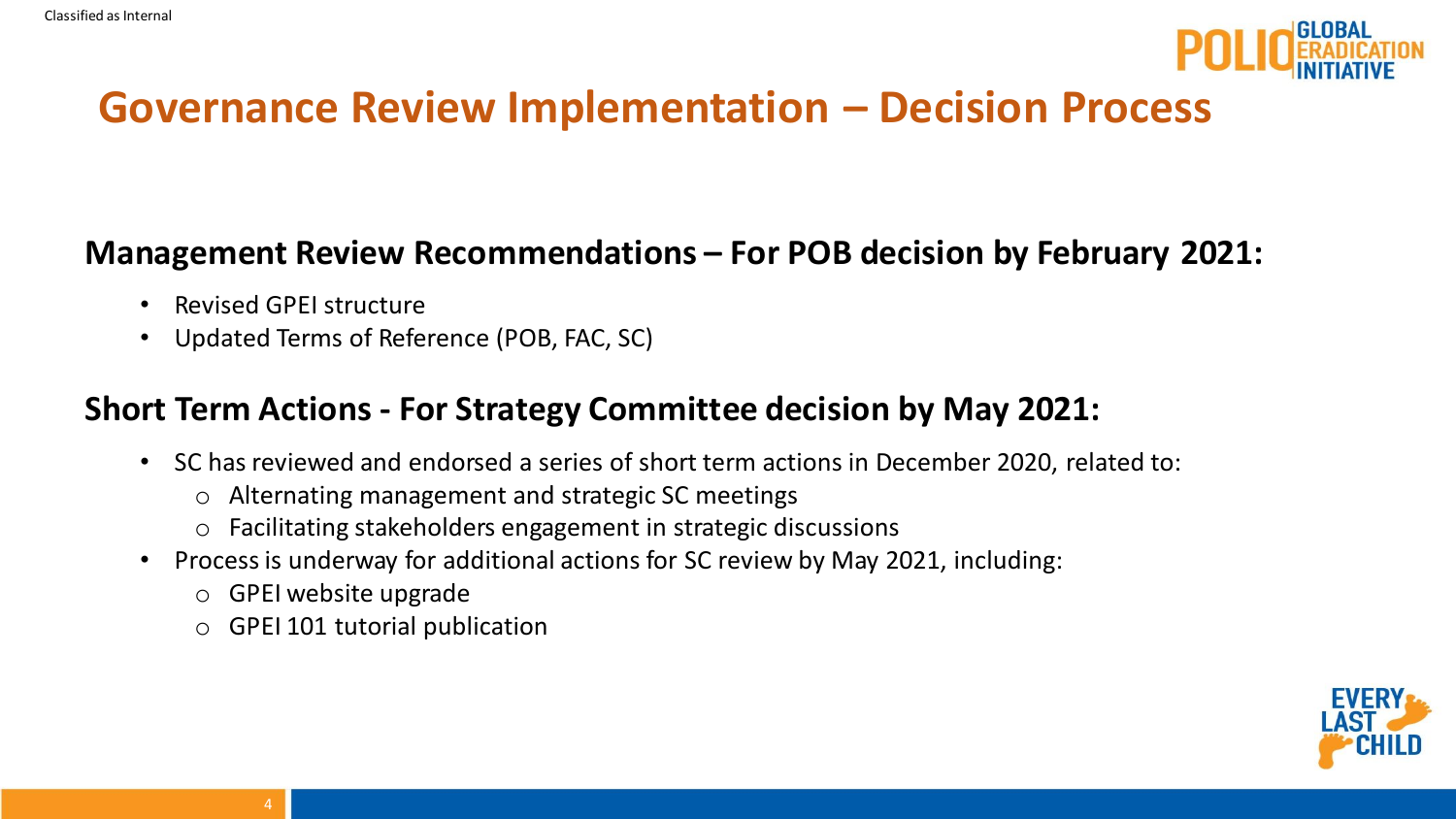#### **Implementation Plan: Stakeholder Engagement**



**AST** 

**CHILD** 

|                                                                                 | <b>Actions</b>                                                                                                                                                  | <b>Owner</b>                                                            | <b>Timeframe</b>                                  | Key upcoming next steps/ decisions                                                                                                                                                        | <b>Recent Progress</b>                                                          | <b>Status</b> |
|---------------------------------------------------------------------------------|-----------------------------------------------------------------------------------------------------------------------------------------------------------------|-------------------------------------------------------------------------|---------------------------------------------------|-------------------------------------------------------------------------------------------------------------------------------------------------------------------------------------------|---------------------------------------------------------------------------------|---------------|
| <b>Evaluate</b><br>expansion of<br>SC and POB<br>membership                     | Conduct an internal review of the POB,<br>FAC and SC terms of reference to ensure<br>that all groups are adhering to agreed-<br>upon roles and responsibilities | <b>Camber</b>                                                           | <b>By Jan 2021</b><br>POB decision by<br>Feb 2021 | " ToRs reviewed and updated as part of management review<br>SC action: SC review and recommendation of updated ToRs<br>" POB action: decision on updated ToRs                             | ToRs review underway as part of<br>management review                            |               |
|                                                                                 |                                                                                                                                                                 | <b>TBD</b>                                                              | $Mar - May$<br>2021                               | • Phase II Implementation Plan: Plan outlined to communicate and<br>implement any operational changes coming out of updated ToRs                                                          |                                                                                 |               |
|                                                                                 | Engage external expertise to explore<br>possible governance models for the POB<br>and SC that consider expansion                                                | <b>Camber</b>                                                           | <b>By Jan 2021</b>                                | " Consult outside governance expertise recommended by SC<br>Recommendations incorporated into management review findings and<br>presented to SC                                           | • Camber incorporating governance<br>expertise feedback into<br>recommendations |               |
|                                                                                 | Implement governance model based on<br>recommendations                                                                                                          | SC/POB                                                                  | <b>POB decision</b><br>by Feb 2021                | SC action: review and endorsement of final recommendation on<br>potential expansion of SC and POB<br>" POB action: decision on potential expansion of SC and POB                          |                                                                                 |               |
|                                                                                 |                                                                                                                                                                 | <b>TBD</b>                                                              | $Mar - May$<br>2021                               | • Phase II Implementation plan: Plan outlined to implement approved<br>governance model                                                                                                   |                                                                                 |               |
| <b>Increase active</b><br>engagement<br>with endemic<br>and outbreak<br>regions | Review current level of engagement with<br>regional and country teams and identify<br>communication and relationship gaps                                       | Camber/<br><b>Structure &amp;</b><br><b>Accountability</b><br><b>WG</b> | By Jan 2021<br>SC decision by<br>Jan 2021         | " Identification of communication and relationship gaps and present<br>findings as part of management/strategy reviews<br>" SC action: SC review of findings and decisions on way forward | Underway as part of management review<br>& strategy process                     |               |
|                                                                                 | Develop a rolling $12 - 18$ month<br>engagement plan between POB/SC<br>members and regions and countries                                                        | <b>TBD</b>                                                              | $Mar - May$<br>2021                               | • Phase II Implementation Plan: based on findings, outline who will own,<br>develop, implement and track 12 - 18 month engagement plan                                                    |                                                                                 |               |
|                                                                                 |                                                                                                                                                                 |                                                                         |                                                   |                                                                                                                                                                                           |                                                                                 |               |

Not Yet Started **Behind Schedule** On-track Complete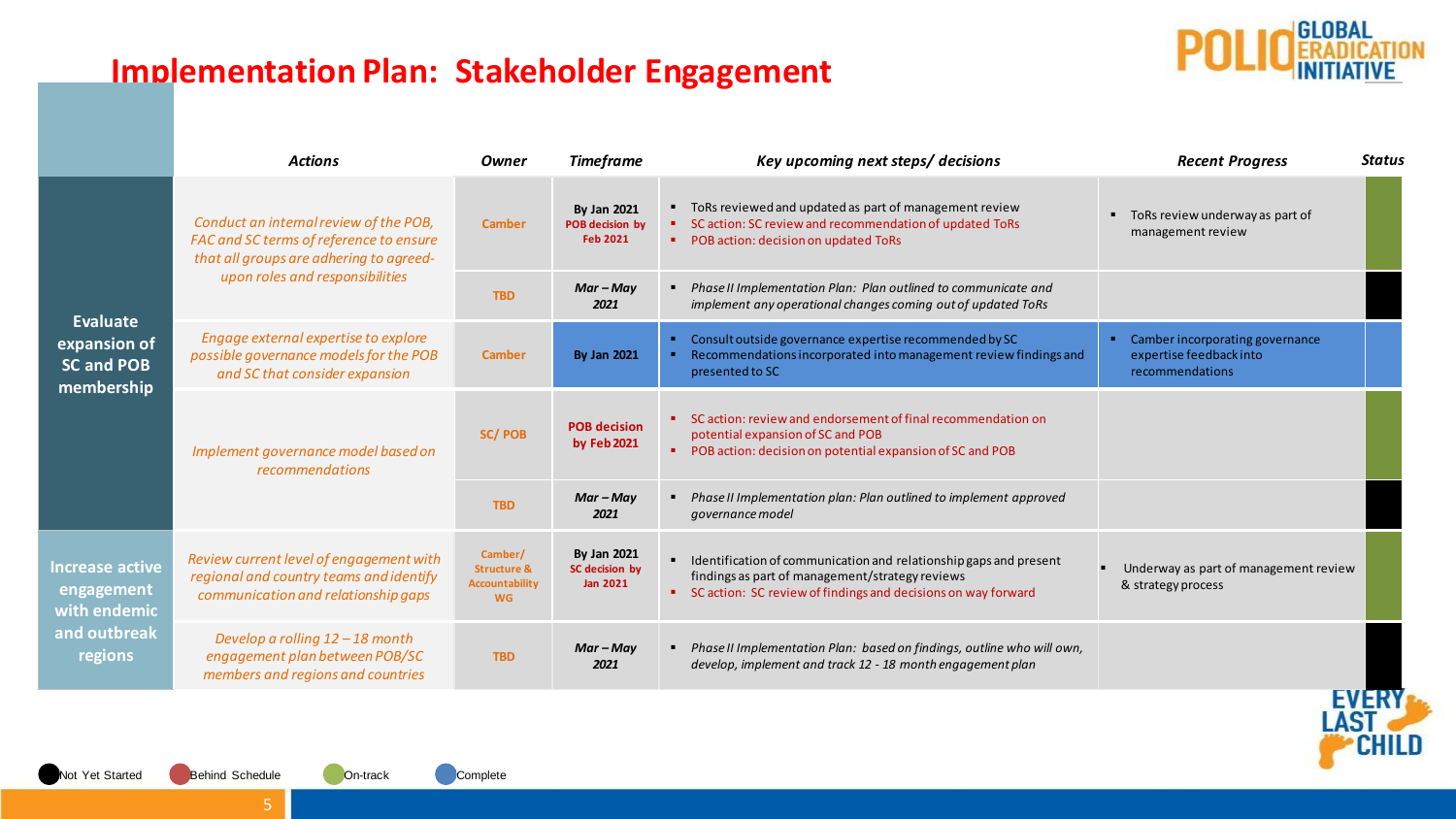#### **Implementation Plan: Strategy Committee**



.

|                                                                   | <b>Actions</b>                                                                                                                    | Owner                                | <b>Timeframe</b>                                         | Key upcoming next steps                                                                                                                                                                                                                | <b>Recent Progress</b>                                                                                                                                                                                   | <b>Status</b> |
|-------------------------------------------------------------------|-----------------------------------------------------------------------------------------------------------------------------------|--------------------------------------|----------------------------------------------------------|----------------------------------------------------------------------------------------------------------------------------------------------------------------------------------------------------------------------------------------|----------------------------------------------------------------------------------------------------------------------------------------------------------------------------------------------------------|---------------|
| <b>Reorient</b><br>management<br>and strategic<br>roles of the SC | Set up alternating management and<br>strategic meetings                                                                           | <b>SC</b><br><b>Secretariat</b>      | <b>SC decision by</b><br><b>Nov 2020</b>                 | Establish a planning schedule for strategic discussions<br>SC action: Confirm model and cadence of donor participation                                                                                                                 | • SC agreed to publish SC monthly<br>updates, to establish SC monthly<br>planning and a regularly updated GPEI<br>dashboard<br>" SC agreed to plan SC strategic<br>discussions on a monthly basis        |               |
|                                                                   | Set up an SC PMO: identify the key<br>functions, resources needed and ToRs                                                        | <b>Camber</b>                        | <b>By Jan 2021</b><br><b>POB</b> decision<br>by Feb 2021 | • Identify key functions of PMO and resources needed, draft ToRs and<br>put forward recommendation on set up<br>" SC action: SC review of findings and recommendation on way forward<br>• POB action: final decision on recommendation | " Underway as part of the management<br>review                                                                                                                                                           |               |
|                                                                   |                                                                                                                                   | <b>TBD</b>                           | Mar - May 2021                                           | Phase II Implementation Plan: plan outlined to define resources and<br>operationalize recommendations                                                                                                                                  |                                                                                                                                                                                                          |               |
|                                                                   | Facilitate stakeholders' engagement in<br>strategic discussion                                                                    | SC/POB<br><b>Secretariats</b>        | <b>By Nov 2020</b>                                       | Invite donors / endemics participate to December POB meeting<br>SC to communicate regular updates to donors and stakeholders on<br>strategy development and governance review implementation plan                                      | FCDO participation in SC retreat<br>• SC update to donors took place on 20th<br><b>Nov 2020</b><br>Open POB meeting 18th Dec 2020<br>" SC agreed to donors' participation in SC<br>strategic discussions |               |
|                                                                   |                                                                                                                                   | <b>SC/POB</b><br><b>Secretariats</b> | Mar - May 2021                                           | Phase II Implementation Plan: implementation plan informed by<br>decision on SC/POB expanded membership. Cadence for engagement<br>outlined and operationalized.                                                                       |                                                                                                                                                                                                          |               |
| <b>Establish an</b><br>independent<br><b>SC chair</b>             | SC recommended that the programme will<br>not introduce an independent SC Chair at<br>this time, however SC would like to outline | <b>Camber</b>                        | By Jan 2021<br>POB decision by<br><b>Feb 2021</b>        | " Present perspectives on the potential introduction of an independent<br>chair<br>SC action: Review options and make proposal to POB<br>POB action: final decision on recommendation                                                  | Underway as part of the management<br>review                                                                                                                                                             |               |
|                                                                   | potential options                                                                                                                 | <b>TBD</b>                           | Mar - May 2021                                           | Phase II Implementation Plan: plan outlined to implement approved<br>recommendation                                                                                                                                                    |                                                                                                                                                                                                          |               |

Not Yet Started **Behind Schedule** On-track Complete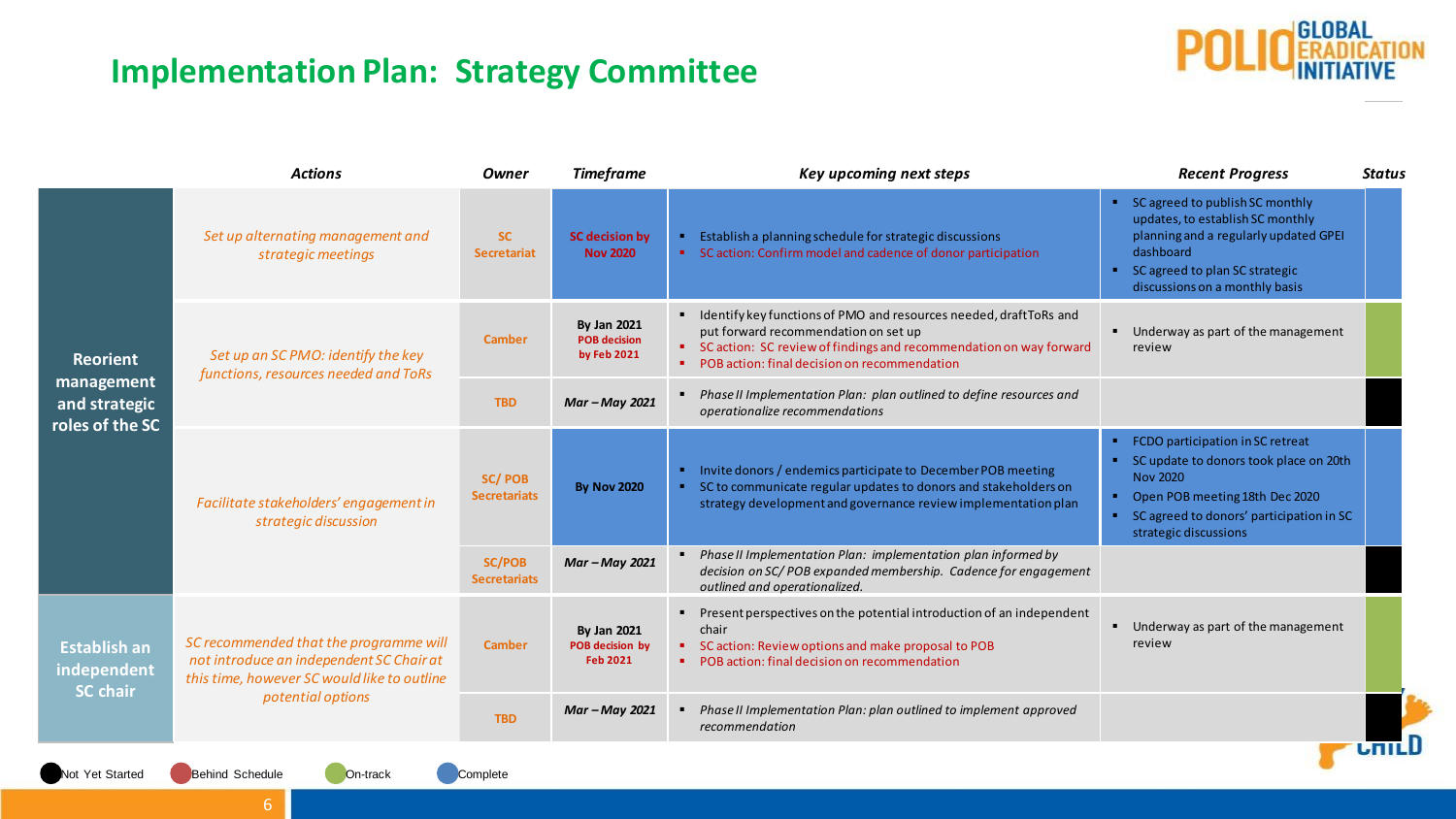#### **Implementation Plan: Management**



|                                                                     | <b>Actions</b>                                                                                                                                                                                                                                                                              | <b>Owner</b>  | <b>Timeframe</b>                                         | Key upcoming next steps                                                                                                                                                                                                      | <b>Recent Progress</b>                                              | <b>Status</b> |
|---------------------------------------------------------------------|---------------------------------------------------------------------------------------------------------------------------------------------------------------------------------------------------------------------------------------------------------------------------------------------|---------------|----------------------------------------------------------|------------------------------------------------------------------------------------------------------------------------------------------------------------------------------------------------------------------------------|---------------------------------------------------------------------|---------------|
| <b>Reassess the</b><br>risk and audit<br>roles of the<br><b>FAC</b> | FAC included as part of the management<br>review (SC recommendation)                                                                                                                                                                                                                        | <b>Camber</b> | <b>By Jan 2021</b><br>POB decision by<br><b>Feb 2021</b> | ■ ToRs reviewed and updated<br>Recommendation FAC ToRs presented to SC as part of management<br>review<br>" SC action: SC reviews and recommends updates to FAC ToRs<br>• POB action: decision on FAC role and ToRs          | ■ Underway as part of the management<br>review                      |               |
|                                                                     | Consider that the FAC is focused only on<br>finances and not overall program<br>accountability and risk                                                                                                                                                                                     | <b>SC</b>     | Mar - May 2021                                           | • Phase II Implementation plan: Plan outlined to communicate and<br>implement any operational changes coming out of updated ToRs                                                                                             |                                                                     |               |
| <b>Conduct</b><br>review of<br>management<br>groups                 | Contract an external consulting company<br>to conduct a management review of<br>groups reporting to the SC                                                                                                                                                                                  | <b>SC</b>     | <b>Oct 2020</b>                                          | • Contract management review consultant<br>• Outline timeframe and deliverables for management review                                                                                                                        | Camber engaged and management<br>л.<br>review kicked off 1 Oct 2020 |               |
|                                                                     | *Clarify roles and responsibilities for all<br>GPEI groups at the global level (not<br>country level) including the HUB<br>*Update the management structure<br>diagram to include all relevant GPEI groups<br>and specify which groups are advisory and<br>which are decision-making bodies | <b>Camber</b> | <b>By Jan 2021</b><br>POB decision by<br><b>Feb 2021</b> | " Propose updated structure and roles/responsibilities based on<br>management review findings<br>SC action: SC reviews and recommends updated management structure<br>• POB action: decision on updated management structure | ■ Underway as part of the management<br>review                      |               |
|                                                                     |                                                                                                                                                                                                                                                                                             | <b>TBD</b>    | Mar - May 2021                                           | Phase II Implementation plan: Plan outlined to communicate and<br>implement changes based on management review findings                                                                                                      |                                                                     |               |
|                                                                     | Conduct an internal review of the POB, FAC<br>and SC ToRs                                                                                                                                                                                                                                   | <b>Camber</b> | By Jan 2021<br>POB decision by<br>Feb 2021               | " ToRs reviewed and updated as part of management review<br>" SC action: SC reviews and recommends updated ToRs<br>• POB action: decision on updated ToRs                                                                    | ■ Underway as part of the management<br>review                      |               |
|                                                                     |                                                                                                                                                                                                                                                                                             | <b>TBD</b>    | Mar - May 2021                                           | • Phase II Implementation plan: Plan outlined to communicate and<br>implement any operational changes coming out of updated ToRs                                                                                             |                                                                     |               |

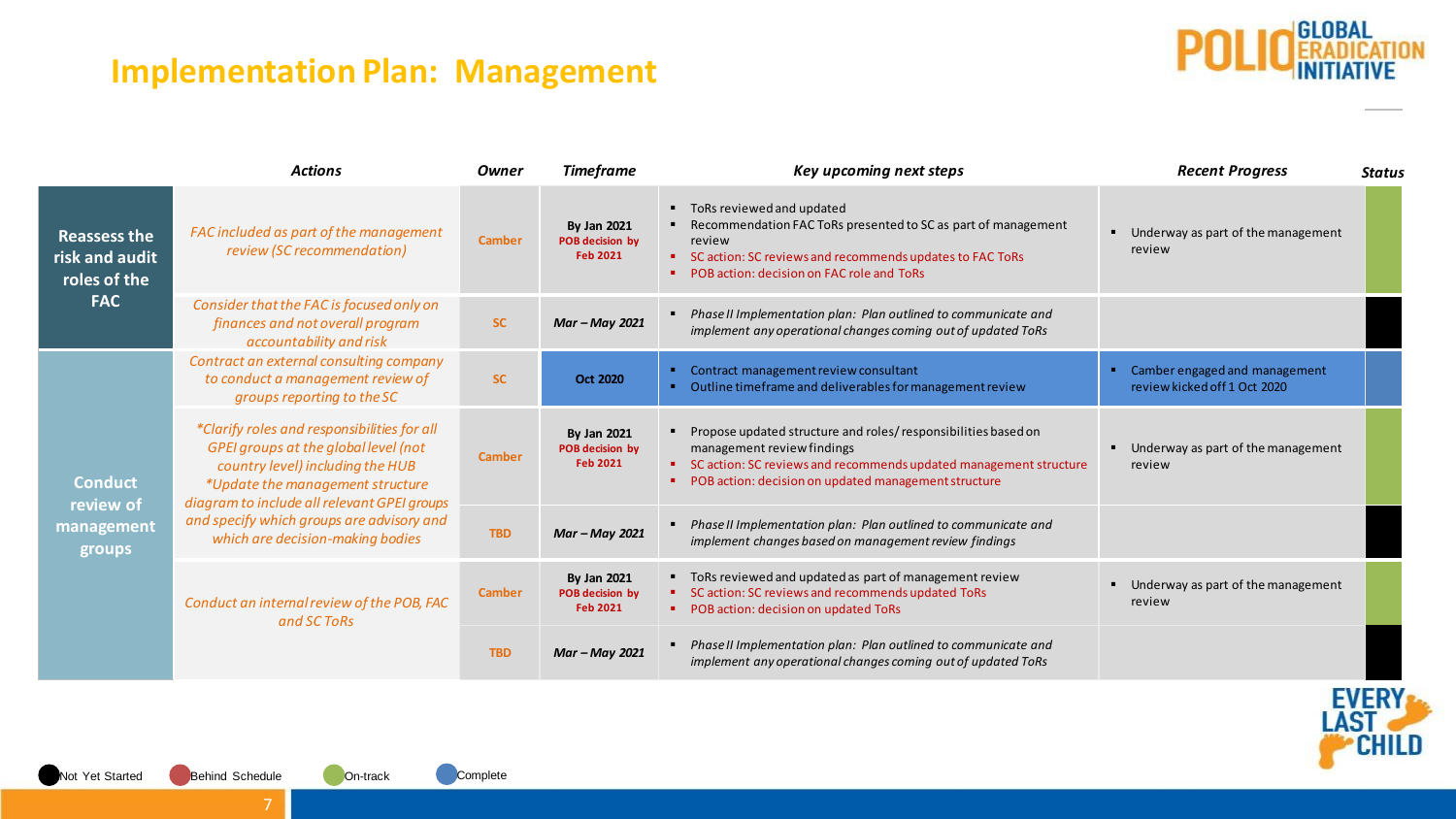#### **Implementation Plan Update: Information**



|                                             | <b>Actions</b>                                                                                                                                                                                               | <b>Owner</b>                                                            | <b>Timeframe</b>                                                       | Key upcoming next steps                                                                                                                                                                                                                                                                                                                                                                                          | <b>Recent Progress</b>                                                                                                                                                                                                                           | Status |
|---------------------------------------------|--------------------------------------------------------------------------------------------------------------------------------------------------------------------------------------------------------------|-------------------------------------------------------------------------|------------------------------------------------------------------------|------------------------------------------------------------------------------------------------------------------------------------------------------------------------------------------------------------------------------------------------------------------------------------------------------------------------------------------------------------------------------------------------------------------|--------------------------------------------------------------------------------------------------------------------------------------------------------------------------------------------------------------------------------------------------|--------|
| <b>Improve</b><br>information<br>management | Make improvement to GPEI's website (i.e.<br>where materials are located) to point<br>stakeholders to the most important<br>information about process and materials                                           | <b>Secretariats</b><br>w/ website<br>manager                            | By <del>Jan</del> May<br>2021<br>SC decision by<br><b>Jan May 2021</b> | Assess resources available (potential need for consultant support)<br>Survey management groups and other stakeholders to understand<br>current practice and needs<br>" Design of improvements for knowledge management-owner<br>dependent on resources identified<br>" SC action: review plan and approve proposal for resources as needed<br>Outline process for regular updates and communicate to GPEI groups | Assessment of resources underway<br>" SC agreed to website upgrade<br>conducted by May 2021, based on<br>revised governance structure and new<br>strategy<br>Immediate update is conducted in<br>January 2021 to reflect existing<br>information |        |
|                                             | Provide a « GPEI 101 » tutorial with an<br>overview of the partnership, processes and<br>website                                                                                                             | <b>Secretariats</b><br>w/ GCG                                           | By Mar May<br>2021<br>SC decision by<br><b>Jan May 2021</b>            | ■ Identify technical capacity and format for the tutorial<br>" Outline content of tutorial including preliminary elements of ongoing<br>reviews<br>" SC action: review proposed content and proposal for resources<br>Execution and distribution of tutorial                                                                                                                                                     | Assessment of resources underway<br>SC agreed to GPEI 101 Tutorial<br>developed by May 2021, based on<br>revised structure and new strategy<br>" Preparation phase is underway                                                                   |        |
|                                             | Map out the SC's operational and decision-<br>making practices as well as information<br>flow between groups, with an emphasis on<br>information sharing with stakeholders and<br>country and regional teams | Camber/<br><b>Structure &amp;</b><br><b>Accountability</b><br><b>WG</b> | By Jan 2021                                                            | Clarify reporting duties of each management group at a high level, with<br>respect to other global groups in the GPEI structure, as part of the<br>management review (Camber)<br>" Map out and make recommendations on communication with<br>regional/country teams and external stakeholders (S&AWG)<br>Communication from SC to all groups on information flow expectations                                    | Underway as part of the management<br>review & strategy process                                                                                                                                                                                  |        |